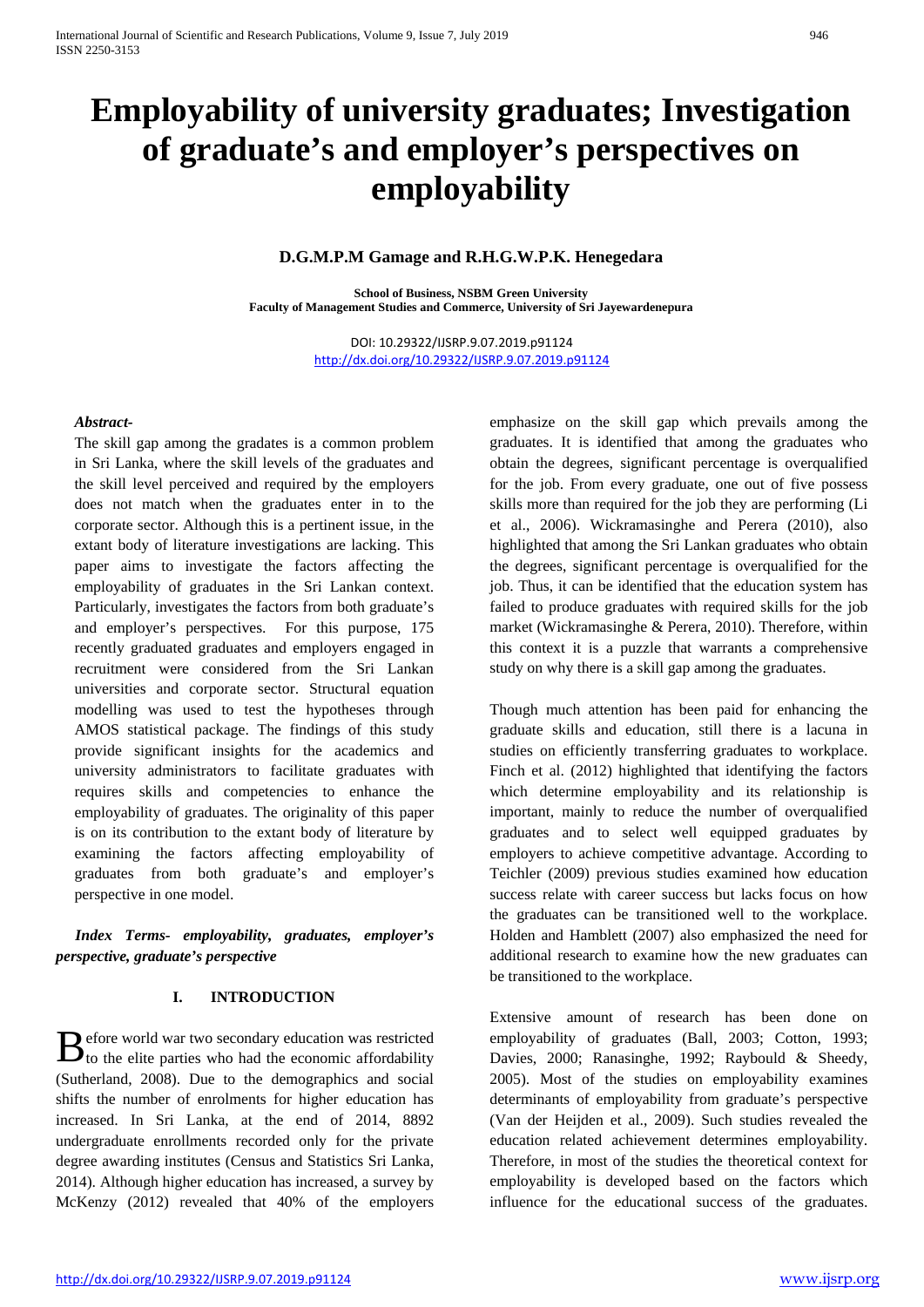Further, as per the literature available current theories explores only one aspect. Either graduate's perspective of employability or employer's perspective of employability. Human capital theory (Schultz 1961 & Becker 1964) and Job market signaling theory (Stiglitz 1975; Arrow 1973; Spence 1973) examines the relationship between education credentials and employability of graduates. However, Both the theories do not focus on impact of employer's beliefs on employability of graduates. Bailly (2008), Non substantialist approach and New institutionalism theory (Meyer & Rowan 1977; Di Maggio & Powell 1983) addresses impact of employer's beliefs on employability. However, as per the literature available on employability theories, education credentials and employer belief's on employability has not been investigated in one model. Thus, current study addresses this lacuna in the theory by taking both the aspects into consideration. This study provides a theoretical contribution by integrating "non-substantialist" model of Bailly (2008) and Key to employability model of Pool and Sewell (2007). Thus, current study contributes to the existing literature by developing a model which includes both the graduate's and employer's perspectives on employability o graduates.

Further, this study provides an empirical contribution. It is highlighted that most of the studies which investigates factors which influence for employability gives more theoretical perspective and no much empirical evidence is provided (Wickramasinghe & Perera, 2010). Although, case studies available, lacks generalizability (Wickramasinghe & Perera, 2010). Therefore, comparing and extrapolating the findings is challenging. As per the literature available a study has been carried out in Sri Lanka by Wickramasinghe and Perera (2010) on the perceptions of graduates' and lecturers' towards employability skills within the computer science field. However, their study does not focus on both employers' and graduate's perspectives on employability of graduates and the study is limited to the field of computer science. Thus, the current study empirically examines the factors which decides employability of graduates from both graduates' and employers' aspects in the Sri Lankan context.

The main objective of the current study is to investigate the issue of efficiently transferring graduates to the workplace from the employer's and graduate's perspective, through investigating the factors influencing employability of graduates.

# **II. LITERATURE REVIEW**

Extant literature defines employability in several ways. As identified by Hillage and Pollard (1998, p. 2), "Employability is the ability to get a job and keep fulfilling the required work". Further, employability refers to "realizing the sustainable employment by moving selfsufficiently in the labor market". Yorke (2004, p. 8) defined employability as ''a set of achievements skills, understandings and personal attributes that make graduates more likely to gain employment and be successful in their chosen occupations, which benefits themselves, the workforce, the community and the Economy''.

Previous studies examine employability at two levels. First level condenses specific Employability factors such as listening skills, writing skills, academic performance. Second level consists higher order factors such as soft-skills, functional skills (Bhaerman & Spill, 1988; Longest, 1973). In Finch et al.'s (2012) study, the higher order category "meta-skills" contained specific employability factors such as listening skills, professionalism, and interpersonal skills.

As per the previous researches USEM model suggests four determinants of employability. Understanding, skills, efficacy beliefs and metacognition (Knight & Yorke, 2004, p 37). Hillage and Pollard (1998, p. 2) identified 4 factors which influence for employability. Employability assets which consists graduate's knowledge, skills and attitudes, Deployment assets which consists career management skills, presentation skills and external factors. According to the study of Bennett et al. (1999) five elements of employability of graduates can be identified. They are disciplinary content knowledge, disciplinary skills, workplace awareness, workplace experience and generic skills. Further Law and Watts, (1977) DOTS model suggests Decision learning, Opportunity awareness, Transition learning, Self-awareness (Watts, 2006) as employability prospects of a graduates.

## *A. Degree subject knowledge and understanding skills*

Researchers have explored that graduates are judged based on the success of the completion of the degree and the knowledge that they gain in a particular discipline (Dacre & SewelIt 2007). In that, problem solving is a major determinant of employability of a graduate (Reid & Anderson, 2012; Stiwne & Jungert, 2010). Range of competencies applied for synthesizing, cognition, analysis and judgement is considered as problem solving skills. (Halpern, 1998, p. 451). Problem solving skills considered as a major determinant of job performance. (Schmidt & Hunter,1998, 2004).

## *B. Career development learning*

Career developmental learning enables graduates to become more self-aware about things that they are really interested in and which best fit to their personalities (Gabris & Mitchell, 1989).

*C. Experience*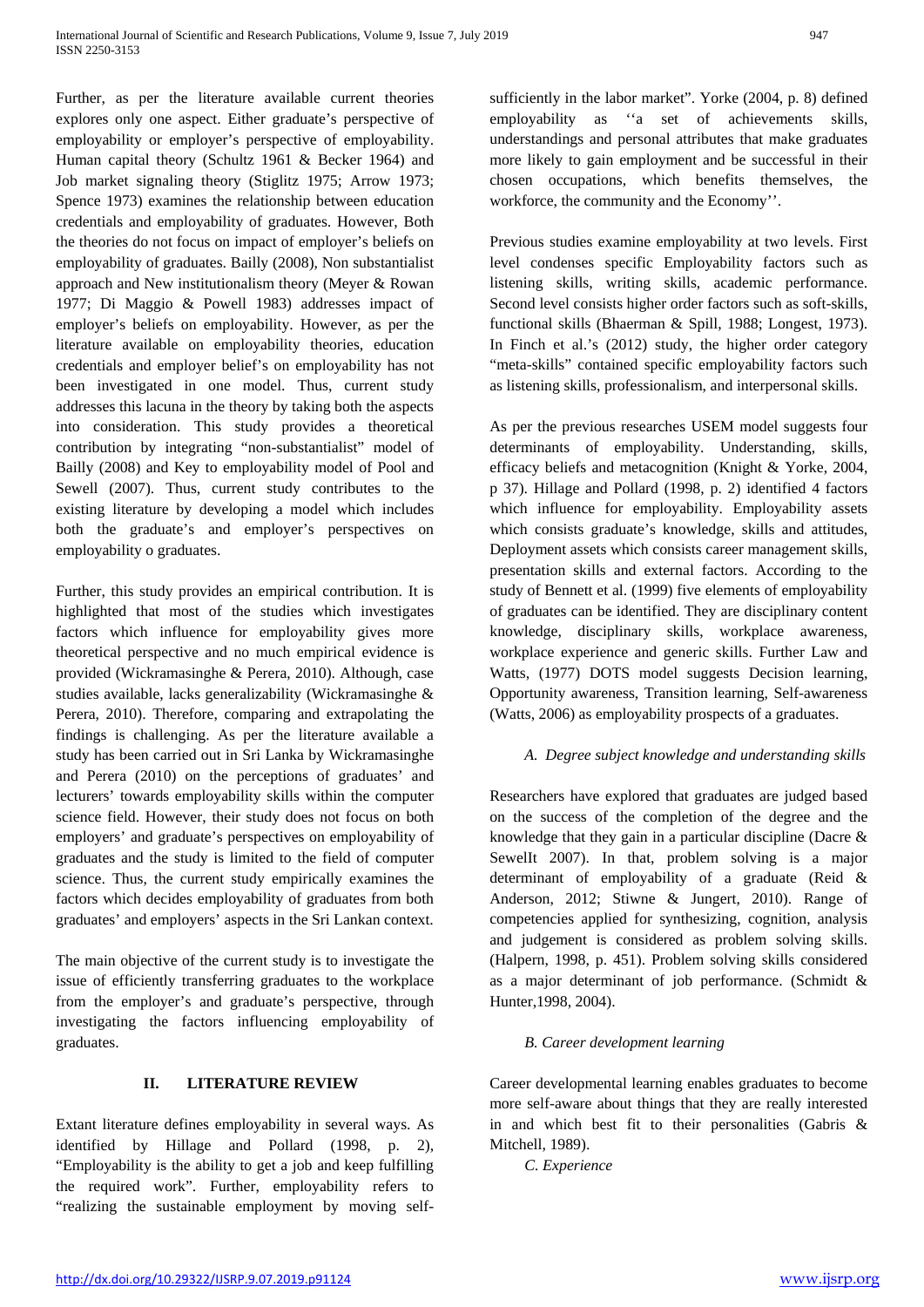Pre-graduate work experience such as experiential learning opportunities and informal career related work experience shows higher job acquisition skills. (Hopkins et al., 2011; Gault et al., 2010; Callanan & Benzing, 2004; Gaultet al., 2000)

*D. Emotional intelligence*

As Goleman (1998) outlines emotional intelligence is managing emotions well in the relationships and interactions. Moynagh and Worsley (2005) suggest emotional intelligence plays vital role in jobs where human interaction is high especially in the knowledge-based economy. People with emotional intelligence build good relationships, motivate themselves and achieve better career success (Cooper, 1997)

# *E. Generic skills*

As per Pedagogy for Employability group (2004 p.5) list of generic skills are introduced as the transferrable skills of a graduate such as creativity, adaptability, willingness to learn, autonomy and working in a team.

# *F. Employer's belief*

According to Cai (2012) Employer's belief refers to the value that employers gives to the employees and how they think about the graduates who have similar educational credentials. As Cai (2012) stated employer's belief about employment of graduates influenced by 3 factors including exogenous factors, initial signaling effects and private and public learning.

# **III. THEORETICAL UNDERPINNING**

This study is based on the theories which influence for the graduate employability such as Human capital theory (Schultz 1961 & Becker 1964), Job market Signaling theory (Stiglitz 1975; Arrow 1973; Spence 1973) and New institutionalism theory (Meyer & Rowan 1977; DiMaggio & Powell 1983). One of the main theories which underpins the study is the Job market signaling theory (Stiglitz 1975; Arrow 1973; Spence 1973). This theory postulates that employers evaluates the employability of the graduates based on the signals send by the employees. Cai (2012) mentioned that employees send the signals about their ability and capacity by obtaining education credentials. Therefore, as per the Job market signaling theory education credentials of an employee becomes a main determinant of employability.

Human capital theory (Schultz 1961 & Becker 1964) postulates that employers have the ability to evaluate employee performance on rational basis. As Schultz (1961)

and Becker (1964) stated, education provides skills and capabilities that can be marketed. Thus, highly educated people tend to have more employment opportunities and perform well in their job. Non substantialist approach (Bailly. 2008) conceptualizes that to process information individuals use cognitive frameworks, shared norms and belief systems. According to Bailly 2008 belief systems of employers governs employment decisions and decides the employability of employees.

# **IV. CONCEPTUALIZATION AND OPERATIONALIZATION**

On the basis of theoretical and empirical studies which are discussed and presented in the literature review, the study draws the following hypotheses and conceptual framework for this research:

**H1:** Degree subject knowledge has an impact on the employability of a graduate.

**H2:** Generic Skills has an impact on the employability of a graduate.

**H3:** Career development Learning has an impact on the employability of a graduate.

**H4:** Experience has an impact on the employability of a graduate.

**H5:** Emotional Intelligence has an impact on the employability of a graduate.

**H6:** Employer's beliefs and cognitive frameworks has an impact on the employability of a graduate.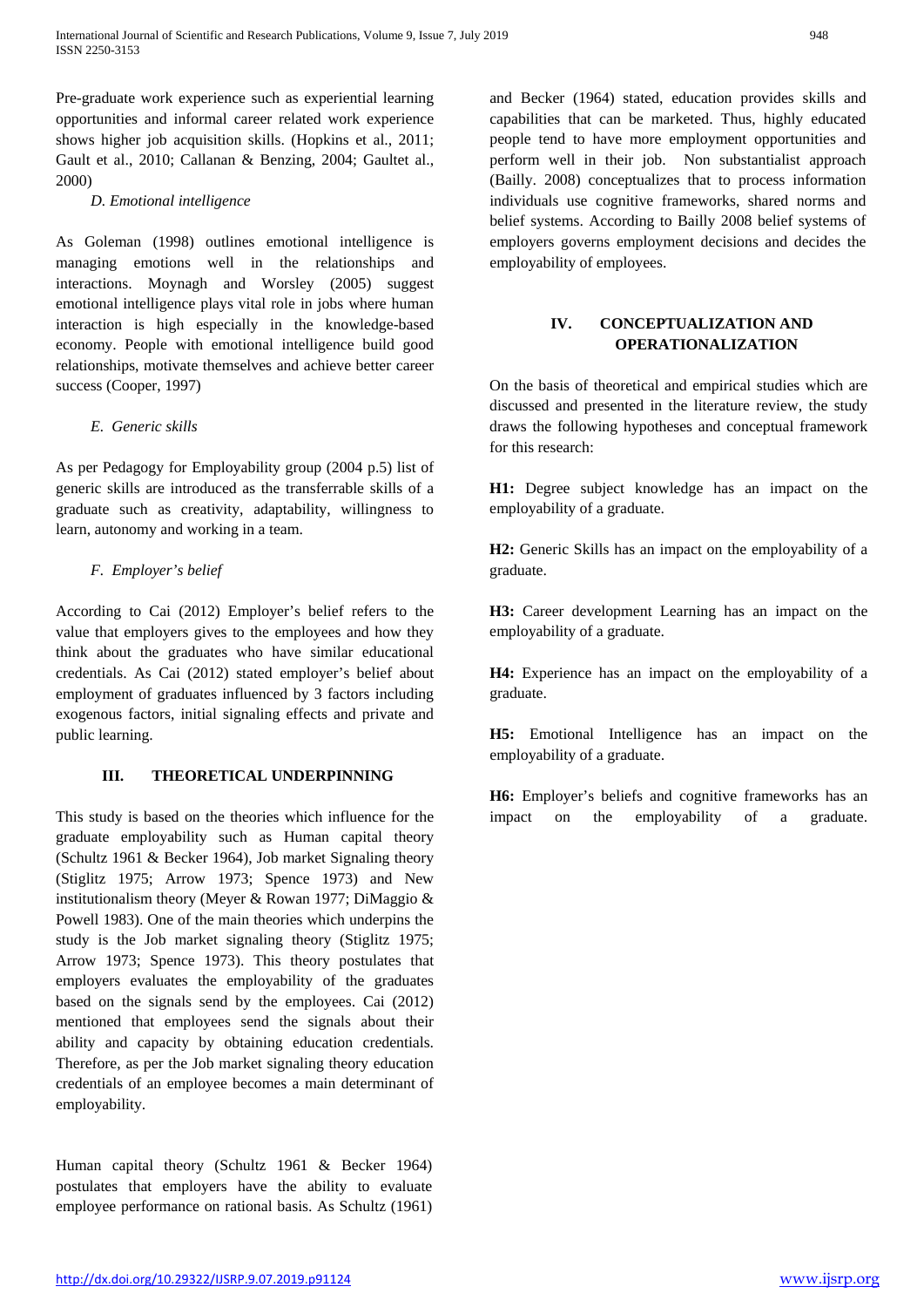

Source: Author

## **Table** 1: Sources of Measures

| Variables                   | <b>Source</b>                                                        |  |
|-----------------------------|----------------------------------------------------------------------|--|
| Degree subject knowledge    | (Johnes, 2006)                                                       |  |
| Generic skills              | (Johnes, 2006)<br>(Ng et al., 2010)                                  |  |
| Career development learning | (Law & Watts, 1977)                                                  |  |
| Experience                  | (Pool & Sewell, 2007)                                                |  |
| Emotional intelligence      | (Goleman, 1998)<br>(Golderg, 1990, 1992)<br>(Pool $\&$ Sewell, 2007) |  |
| Employer's beliefs          | (Meyer $&$ Allen, 1991)<br>(Pool $\&$ Sewell, 2007)                  |  |

Source: Author compiled based on literature

## **V. Methodology**

Present study follows quantitative method which is suggested by several scholars (Bryman, 2011; Creswell, 2014; Edmondson & McManus, 2007) and governed by the positivistic research philosophy. The operationalization of the study is presented above.

Sample selection was done in two stages. In the initial stage a purposeful sample of 175 employers were selected. Specially the employers and managers who directly influence and make recruitment decisions. Following Creswell (2009) managers who are involved in recruitment decisions were selected from a diverse background to make the entire population more representative. In the second stage sample of graduates were selected. Sample frame was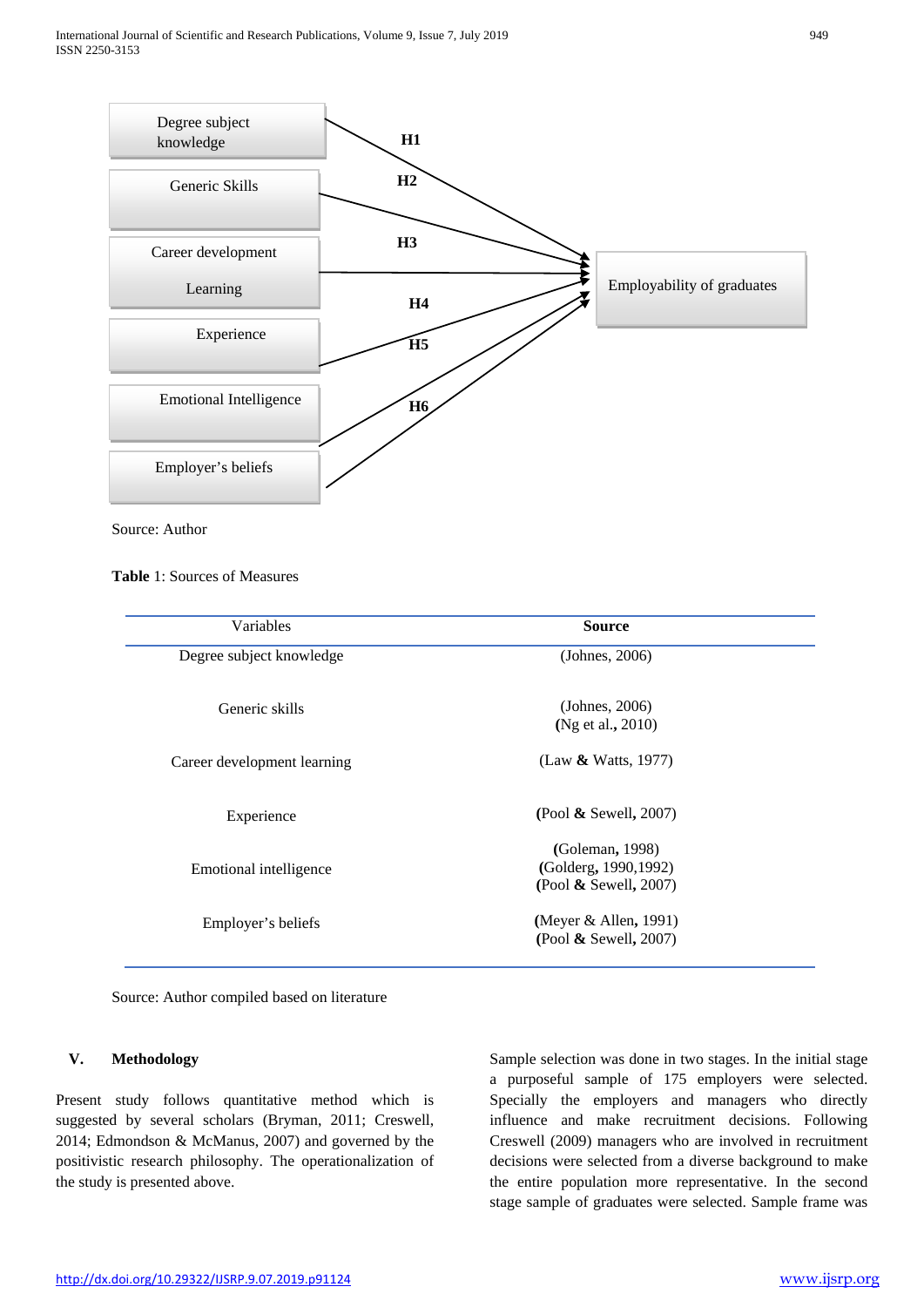the list of graduates who passed out within less than 12 months in government and private universities in Sri Lanka. Sample was selected using stratified random sampling technique. Since there are so many faculties only the faculties which has significant employability issues were selected. This is done to avoid the faculties like medical, where the job is guaranteed by the government after the graduation. Therefore, for the present study 175 graduates from the faculties of humanities and social sciences were considered. Sampling was done for the study based on the same sampling technique followed by Wickramasinghe and Perera (2010) in their study on perceptions of Graduates', lecturers' on employability skills. Following Wickramasinghe and Perera (2010), the questionnaire was administered among the graduates sample to collect the data.

## **VI. Data Analysis**

Prior to initiating the analysis, data was screened to assess and fix missing values, univariate and multivariate outliers, data normality, homoscedasticity, homogeneity and data linearity (Tabachnick & Fidell, 1996). According to Malhotra and Dash (2011), random missing values were replaced with 'neutral values' or 'imputed values. Further, Herman's single factor test (Podsakoff et al., 2003) was conducted to ensure that there were no common method biases in the study.

The data was analysed using the structural equation modeling approach to examine the model and test the hypothesized relationships with AMOS. Goodness of measures was performed to test the validity of measurement instruments, and a structural model was analysed to empirically establish the relationships between the constructs and test the model fit of the hypotheses. Construct validity, convergent validity and discriminant validity was assessed and assured in the present study to ensure the goodness of measures. Cronbach's alpha was tested to ensure the reliability of the measures.





Table 2: Validity and Reliability of measures

| <b>Variables</b>                      | Cron  | Std         |
|---------------------------------------|-------|-------------|
|                                       | hach' | Factor      |
|                                       | s     | loading     |
|                                       | Alph  | (Min-       |
|                                       | a     | Max)        |
| Degree subject knowledge              | 0.822 | 0.453-0.809 |
|                                       |       |             |
| <b>General skills</b>                 | 0.754 | 0.344-0.847 |
|                                       |       |             |
|                                       |       |             |
| <b>Career development</b><br>learning | 0.782 | 0.502-0.879 |
|                                       |       |             |
|                                       |       |             |
| <b>Experience</b>                     | 0.831 | 0.070-0.889 |
|                                       |       |             |
|                                       |       |             |
| <b>Emotional intelligence</b>         | 0.723 | 0.337-0.901 |
|                                       |       |             |
|                                       | 0.811 | 0.487-0.893 |
| <b>Employer's beliefs and</b>         |       |             |
| cognitive framework                   |       |             |
|                                       |       |             |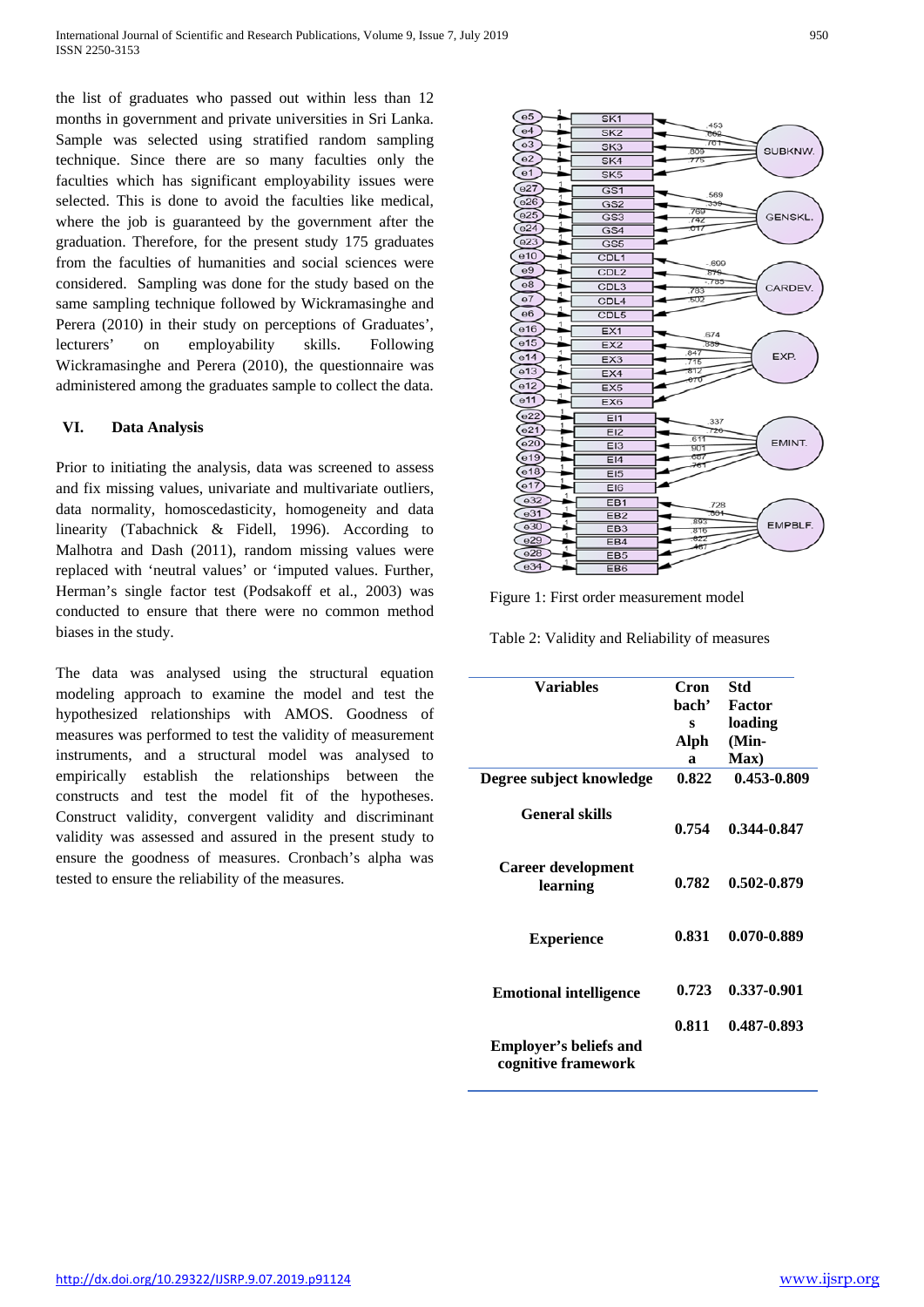According to table 2, except for few items, all the variables have equaled or surpassed the minimum factor loading. Each variable was examined and the items which did not meet the threshold level were removed. Since certain items (SK1, GS4, GS5, CDL1, EI1) did not show satisfactory level of validity such items were not taken for the refined model. As per Matsunga (2010) items with the standardized regression weights which are less than 0.5 needs to be removed. After the removal of the items, the modified measurement model did not exhibit standardized regression weight issues and all the indices of GOF were met satisfactorily as recommended by Hair et al. (2010). All the variables met the minimum cut off value of the Cronbach's Alpha  $\geq$  0.7 (Hair et al., 2010), thereby indicated a satisfactory level of reliability.

Figure 2: Refined model



*Source: Survey data*

**Table** 3 GOF Indices for the Final order measurement Model

| <b>Incremental Fit</b>                                              |            | <b>Parsimony-Adjusted measures</b> |         |      |            |      |
|---------------------------------------------------------------------|------------|------------------------------------|---------|------|------------|------|
| <b>CMIN/D</b>                                                       | <b>GFI</b> | RMSE                               | IFI TLI |      | <b>CFI</b> | PRA  |
| F                                                                   |            | A                                  |         |      |            | TIO  |
| 5.997                                                               | .668       | .139                               | .660    | .652 | .659       | .980 |
| $S_{\alpha\mu\nu\rho\sigma\sigma}$ . $S_{\mu\nu\sigma\sigma\sigma}$ |            |                                    |         |      |            |      |

*Source:* Survey

## *Structural model and hypotheses testing*

Structural Equation Modelling (SEM) was used to test the hypotheses. The overall structural model was assessed for the model fit, and it produced the following value indices. Some researchers (Paswan, 2009) allow values as high as 5 to consider a model adequate fit (Lomax & Schumacker, 2004). Therefore, the structural model in the present study indicated a moderate level of fit.

**Table** 4: GOF Indices for the Structural Model

| <b>Incremental Fit</b>               |      | Parsimony-Adjusted |  |              |  |     |
|--------------------------------------|------|--------------------|--|--------------|--|-----|
|                                      |      | measures           |  |              |  |     |
| CMIN/DF GFI RMSEA IFI TLI CFI PRATIO |      |                    |  |              |  |     |
| 5.477                                | .630 | .132               |  | .642.626.641 |  | 961 |

## **Table** 5: Hypotheses (H1-H6)

graduate

| <b>Hypotheses</b>                                                                                         | Beta<br>Value  | P<br>value     | <b>Decision</b>        |
|-----------------------------------------------------------------------------------------------------------|----------------|----------------|------------------------|
| <b>H1:</b> Degree subject knowledge<br>has an impact on the<br>employability of a graduate.               | 0.052          | 0.000          | Supported              |
| H <sub>2</sub> : Generic Skills has an impact<br>on the employability of a graduate                       | 0.019          | 0.000          | Supported              |
| H3: Career development<br>Learning has an impact on the<br>employability of a graduate                    | 0.221          | 0.034          | Supported              |
| <b>H4</b> : Experience has an impact on<br>the employability of a graduate                                | 0.475<br>0.273 | 0.000<br>0.000 | Supported<br>Supported |
| <b>H5</b> : Emotional Intelligence has<br>an impact on the employability of<br>a graduate                 | 0.302          | 0.000          | Supported              |
| Employer's beliefs<br>H6:<br>and<br>frameworks has<br>cognitive<br>an<br>impact on the employability of a |                |                |                        |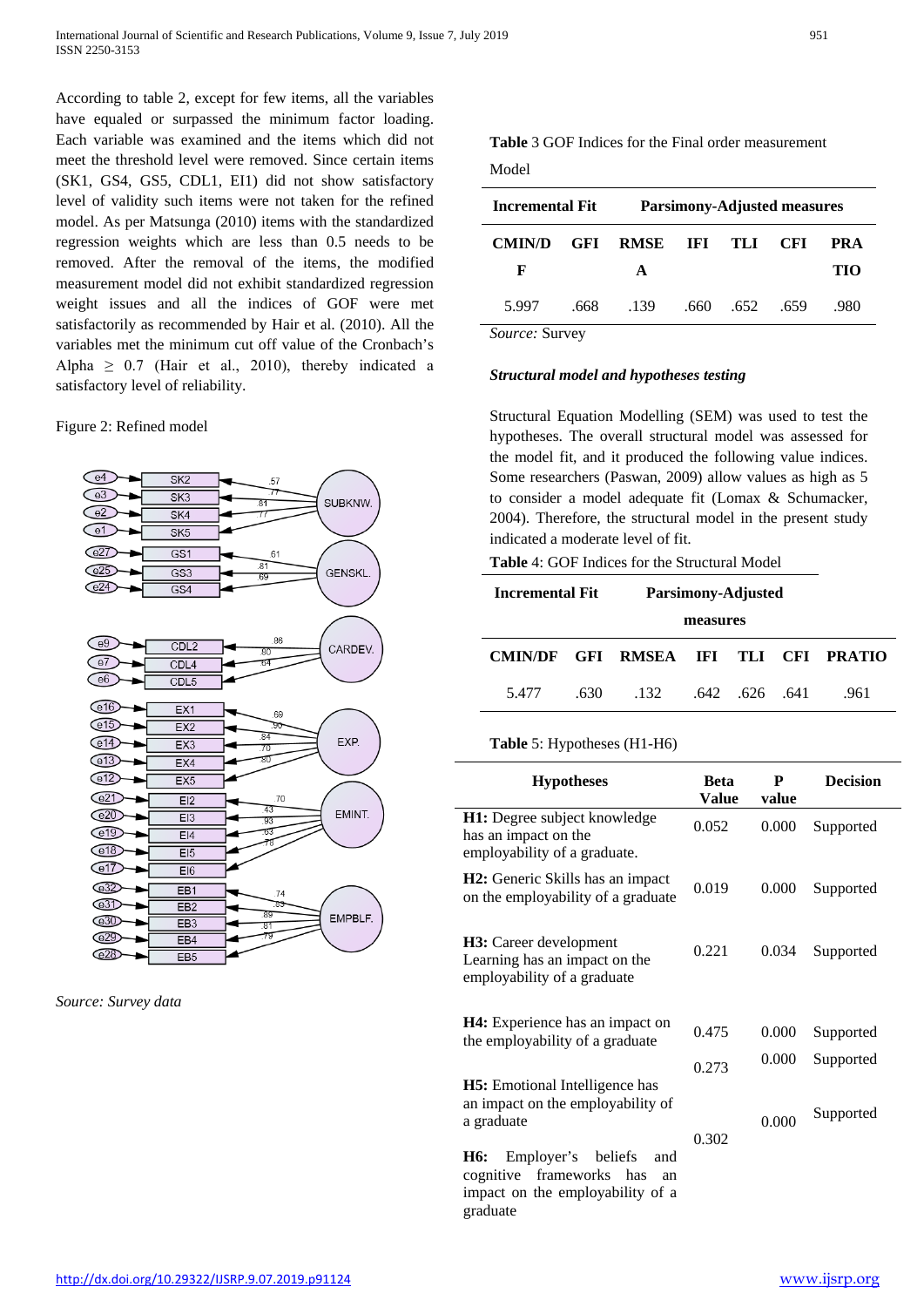Figure 3: Structural model for direct relationships





## **VII. Discussion**

Findings of the present study relating to the factors which has an impact on employability of graduates confirms previous empirical evidence. As per the findings of the present study, graduate's subject knowledge to a certain extent decide his/her employability. As Johnes (2006) revealed the qualified graduates have more employment opportunities (as cited in Pool & Sewell, 2007). According to the findings of the present study generic skills such as transferrable skills of a graduate, creativity, adaptability, willingness to learn, autonomy and working in a team has an impact on their employability. Harvey et al. (1997) also confirmed that employers are seeking for well-developed generic skills from the graduates. Also, findings of the present study suggested that career development learning has an impact on the graduate's employability. Which is confirmed by previous studies where career developmental learning enables graduates to become more self-aware about things that they are really interested in which best fit to their personalities (Gabris & Mitchell, 1989). Further, as stated by Foster (2006, p. 5) career development learning enables students to present themselves effectively and to make better career decisions which enhances employability of the graduates. Career development Learning may directly relate with the Employability of graduates. Moreover, according to the findings of the present study, experience has a

significant impact on the employability of graduates. It confirms the previous empirical findings where pre-graduate work experience such as experiential learning opportunities and informal career related work experience shows higher job acquisition skills. (Hopkins et al., 2011; Gault et al., 2010; Callanan & Benzing, 2004; Gaultet al., 2000). Further, it confirms the findings of Pedagogy for Employability Group (2004), which stated that graduates who gain experience enhances their employability than graduates without the experience. Andrews and Higson, (2008) also confirmed that career related experience enhances the workplace readiness of a graduate. Findings of the present study further suggested that graduate's emotional intelligence play an important role in determining his/her employability. This confirms the findings of Moynagh and Worsley (2005) which emphasized that emotional intelligence plays a vital role in jobs where human interaction is high, especially in the knowledge-based economy. People with emotional intelligence build good relationships, motivate themselves and achieve better career success (Cooper, 1997). This also confirms the study of Yorke and Knight (2002), which stated that well developed emotional intelligence competencies required by graduates to strengthen their employability. Moreover, from employer's perspective, the value that employers gives to the employees and how they think about the graduates who have similar educational credentials determines the employability of graduates. Several previous studies confirms this which stated that employers' perceptions such as belief and cognitive frameworks influence the graduate employability (Bailly, 2008; Cai, 2012).

## *VIII.* **Limitations, Implications and Future research**

The results of the study must be interpreted in light of its limitations. Since the present study is a cross-sectional study, findings must be interpreted cautiously as employability varies as time passes. In order to overcome such limitations, it is suggested for future researchers to consider a longitudinal study. Study is limited to graduates who passed out within less than 12 months in universities in Sri Lanka. Thus, future researchers are encouraged to investigate how employability would vary among the graduates who have graduated more than one year.

This study contributes to the extant body of literature in several ways. Present study addresses the lacuna in the theory by taking both graduate's perspective of employability and employer's perspective of employability into consideration. As per the literature available on employability theories, education credentials and employer belief's on employability has not been investigated in one model. Further, this study provides an empirical contribution by studying the factors affecting the employability of graduates in the Sri Lankan context, as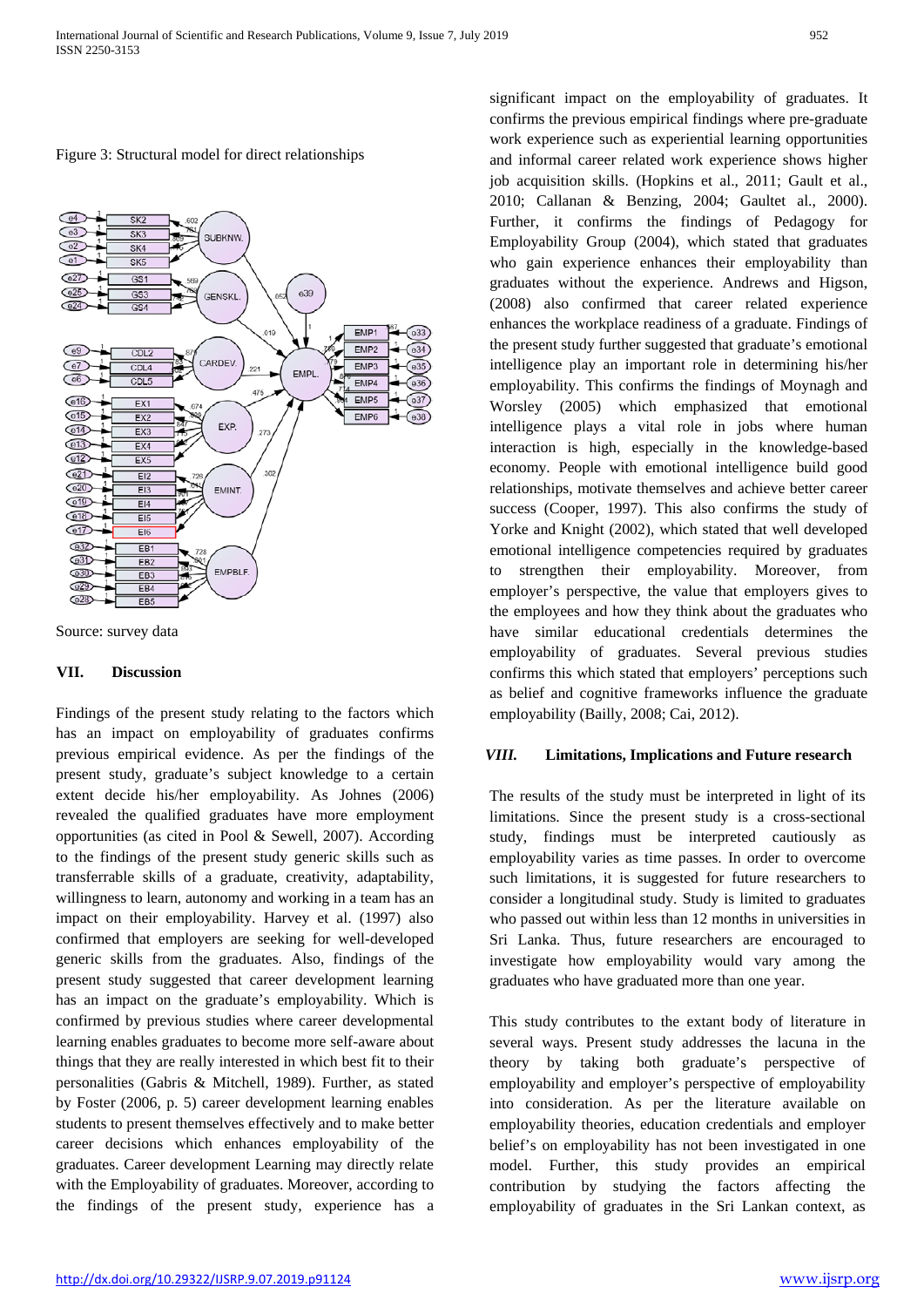lack of empirical findings available in the extant literature in the Sri Lankan context.

The findings of the present study have significant managerial implications. Particularly, for the university administrators and academics to facilitate the graduates with the required skills and competencies which makes them easily employable after their graduation. As the finding of the study revealed that the career development learning and experience has a significant impact on graduate's employability, it is suggested for university administrators to establish more links and networks with various organizations in the industry to provides undergraduates with valuable internships and training opportunities. Further, academics need to provide training and development programmes for graduates to develop their emotional intelligence. As Central Bank of Sri Lanka and National Science foundation reveals there is a gap in the skill levels of the graduates and the skill level perceived and required by the employers, the findings of the present study would provide significant insights for universities to provide solutions to this pertinent issue by introducing changes to curricular, facilitating graduates for developing their employability skills and career advisors to provide proper career guidance.

# **IX. Conclusion**

The findings of the study shed lights on the factors affecting the employability of the graduates. Accordingly, it can be concluded that employability is affected by the graduates' subject knowledge, generic skills, career development, experience, emotional intelligence and employer's beliefs. The findings of this study are much significant as the factors affecting graduate's employability have not been sufficiently investigated, from both graduate's and employer's perspective, even though the skill gap among the graduates is a pertinent issue in Sri Lanka. This study has significant managerial implications particularly, for the university administrators and academics in preparing graduates who have high employability in the future.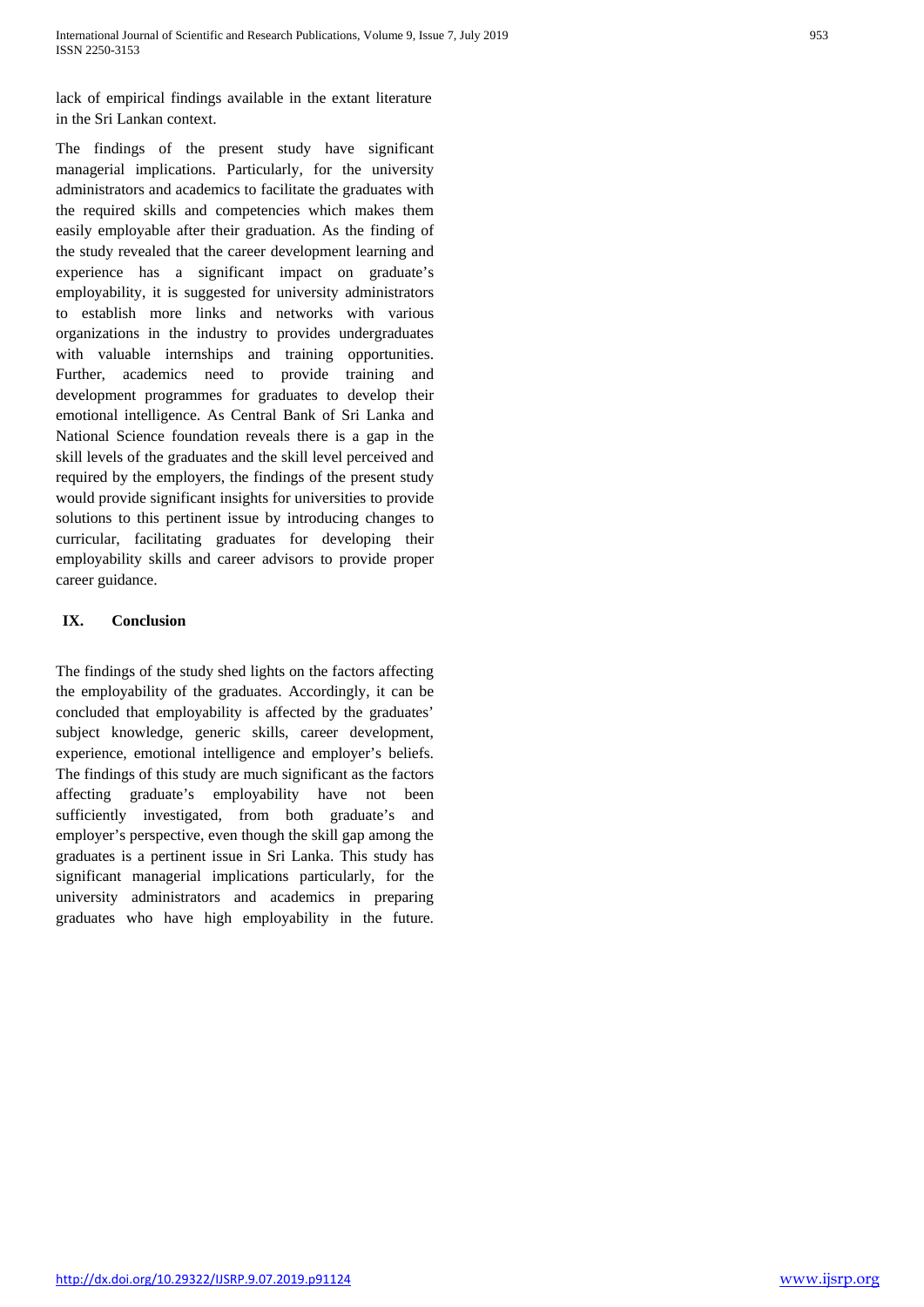# **X. References**

Andrews, J. and Higson, H. (2008), "Graduate employability, 'soft skills' versus 'hard' business knowledge: a European study", Higher Education in Europe, Vol. 33 No. 4, pp. 411-422.

Arrow, K. J. (1973). Higher education as a filter. Journal of Public Economics, 2, 193–216.

Bailly, F. (2008). The role of employers' beliefs in the evaluation of educational output. Journal of Socio-Economics, 37(3), 959–968.

Becker, G. S. (1964). Human capital: A theoretical and empirical analysis, with special reference to education. Chicago: University of Chicago Press.

Bhaerman, R. and Spill, R. (1988), "A dialogue on employability skills: how can they be taught?", Journal of Career Development, Vol. 15 No. 1, pp. 41-52.

Cai, Y. (2010). Global isomorphism and governance reform in Chinese higher education. Tertiary Education and Management, 16(3), 229–241.

Cooper, L.O. (1997), "Listening competency in the workplace: a model for training", Business Communication Quarterly, Vol. 60 No. 4, pp. 75-84.

Creswell, J.W. (2009), "Editorial: mapping the field of mixed methods research", Journal of Mixed Methods Research, Vol. 3 No. 2, pp. 95-108.

Crossman, J., & Clarke, M. (2010). International experience and graduate employability: Stakeholder perceptions on the connection. Higher Education, 59(5), 599–613.

Dacin, M. T., Goodstein, J., & Scott, W. R. (2002). Institutional theory and institutional change:

Introduction to the special research forum. The Academy of Management Journal, 45(1), 43–56.

DiMaggio, P. J. (1988). Interest and agency in institutional theory. In L. G. Zucker (Ed.), Institutional patterns and organizations: Culture and environment (pp. 3–21). Cambridge, MA: Ballinger.

DiMaggio, P. J., & Powell, W. (1983). The iron cage revisited: Institutional isomorphism and collective rationality. American Sociological Review, 42(2), 147– 160.

Finch, D. J., Hamilton, L. K., Baldwin, R., & Zehner, M. (2013). An exploratory study of factors affecting undergraduate employability. *Education+ Training*, *55*(7), 681-704.Goleman, D. (1998). *Working with emotional intelligence*. Bantam.

Gardner, C., Milne, M.J., Stringer, C.P. andWhiting, R.H. (2005), "Oral and written communication apprehension in accounting students: curriculum impacts and impacts on academic performance", Accounting Education, Vol. 14 No. 3, pp. 313-336.

Gray, F. (2010), "Specific oral communication skills desired in new accountancy graduates", Business Communication Quarterly, Vol. 73 No. 1, pp. 40-67.

Harvey, L. (2000), "New realities: the relationship between higher education and employment", Tertiary Education and Management, Vol. 6, pp. 3-17.

Hillage, J. and Pollard, E. (1998), "Developing a framework for policy analysis", No. 85, Institute for Employment Studies, UK Department of Education and Employment.

Knight, P. and Yorke, M. (2002), "Employability through the curriculum", Tertiary Education and Management, Vol. 8 No. 4, pp. 261-276.

Lievens, F. and Sackett, P.R. (2012), "The validity of interpersonal skills assessment via situational judgment tests for predicting academic success and job performance", Journal of Applied Psychology, Vol. 97 No. 2, pp. 460-468.

Lin, C., Tsai, Y., Joe, S. and Chiu, C. (2012), "Modeling the relationship among perceived corporate citizenship, firms' attractiveness, and career success expectation", Journal of Business Ethics, Vol. 105 No. 1, pp. 83-93.

Meyer, J. W., & Rowan, B. (1977). Institutionalized organizations: Formal structure as myths and ceremony. American Journal of Sociology, 83(2), 340– 363.

Nauta, A., Vianen, A., Heijden, B., Dam, K. andWillemsen, M. (2009), "Understanding the factors that promote employability orientation: the impact of employability culture, career satisfaction, and role breadth self-efficacy", Journal of Occupational and Organizational Psychology, Vol. 82 No. 2, pp. 233-251.